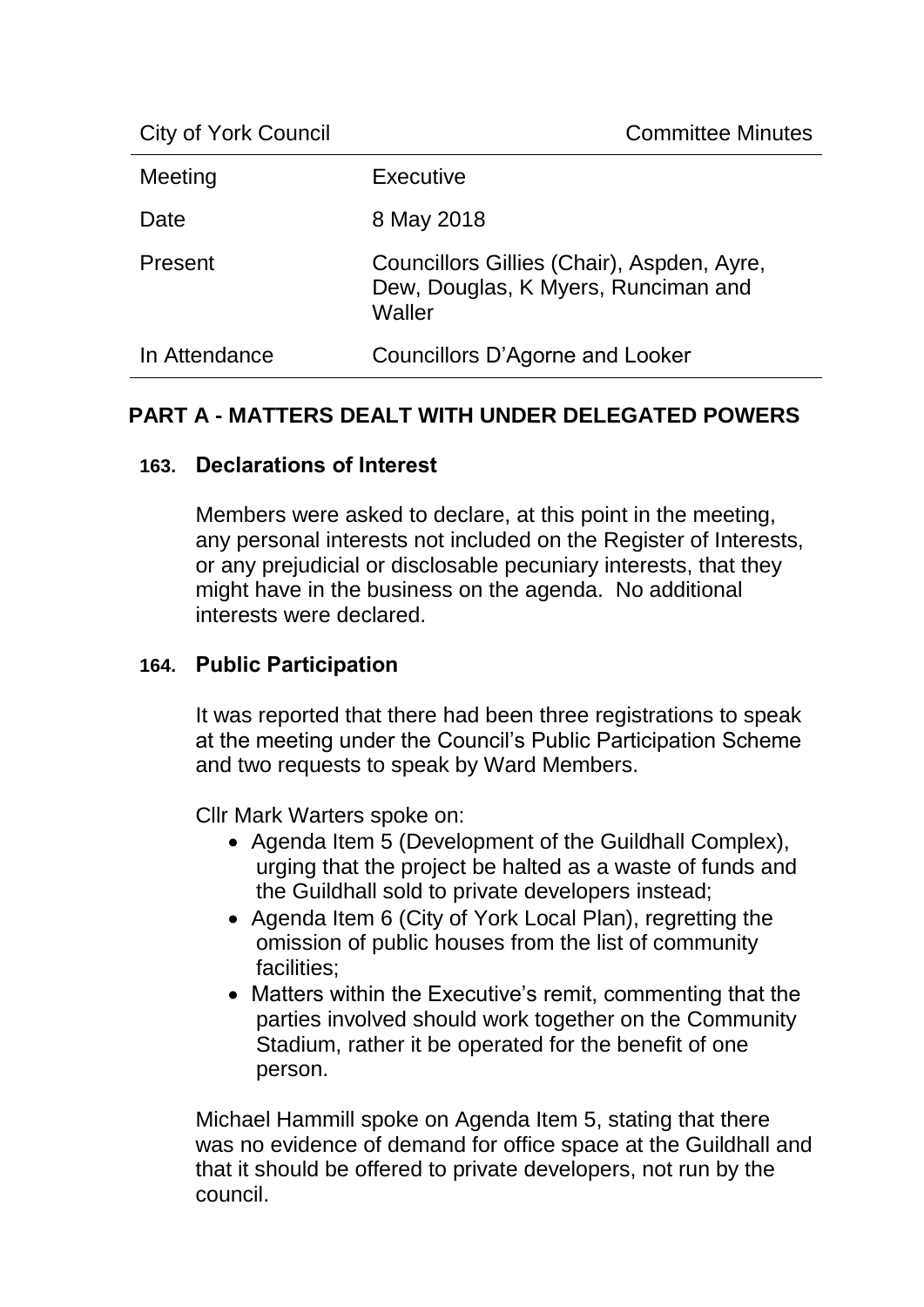Matthew Laverack spoke on Agenda Item 5, suggesting that the Guildhall be adapted for use as bespoke tourist accommodation and offering to draw up illustrative plans for such use.

Gwen Swinburn spoke on Agenda Item 5, questioning why the report did not re-visit the business case for the Guildhall and suggesting it be put out to tender to find a creative solution.

Cllr David Carr spoke on Agenda Item 6, repeating the statement he had made at Local Plan Working Group, on behalf of Cllr Mercer, specifically in relation to sites ST15 and SP1.

#### **165. Forward Plan**

Members received and noted details of the items that were on the Forward Plan for the next two Executive meetings at the time the agenda was published.

## **166. Additional Adult Social Care Support and Resources (formerly 'Contingencies and Grant use April 2018-2020')**

The Director of Housing, Health and Adult Social Care presented a report which set out proposals to commit additional council resources and government grant to build on measures already taken to support the health and care system and reduce Delayed Transfers of Care (DTOC).

The report highlighted a series of initiatives and additional investment that had led to the number of 'bed days' lost to adult social care DTOC being reduced by 25% between 2017 and 2018. There was now a need for this investment to be maintained in order to manage the ongoing demand proactively.

Measures taken in 2017/18 were summarised in Annex A to the report. Additional schemes proposed in 2018/19, to be funded by the additional £800k recurring funding agreed by council in the 2018/19 budget and the one-off £457k Adult Social Care Support Grant allocated by government, were set out in Annexes B and C.

Members welcomed the proposals and

Resolved: (i) That the report, detailing the positive impact of the measures put in place to reduce Delayed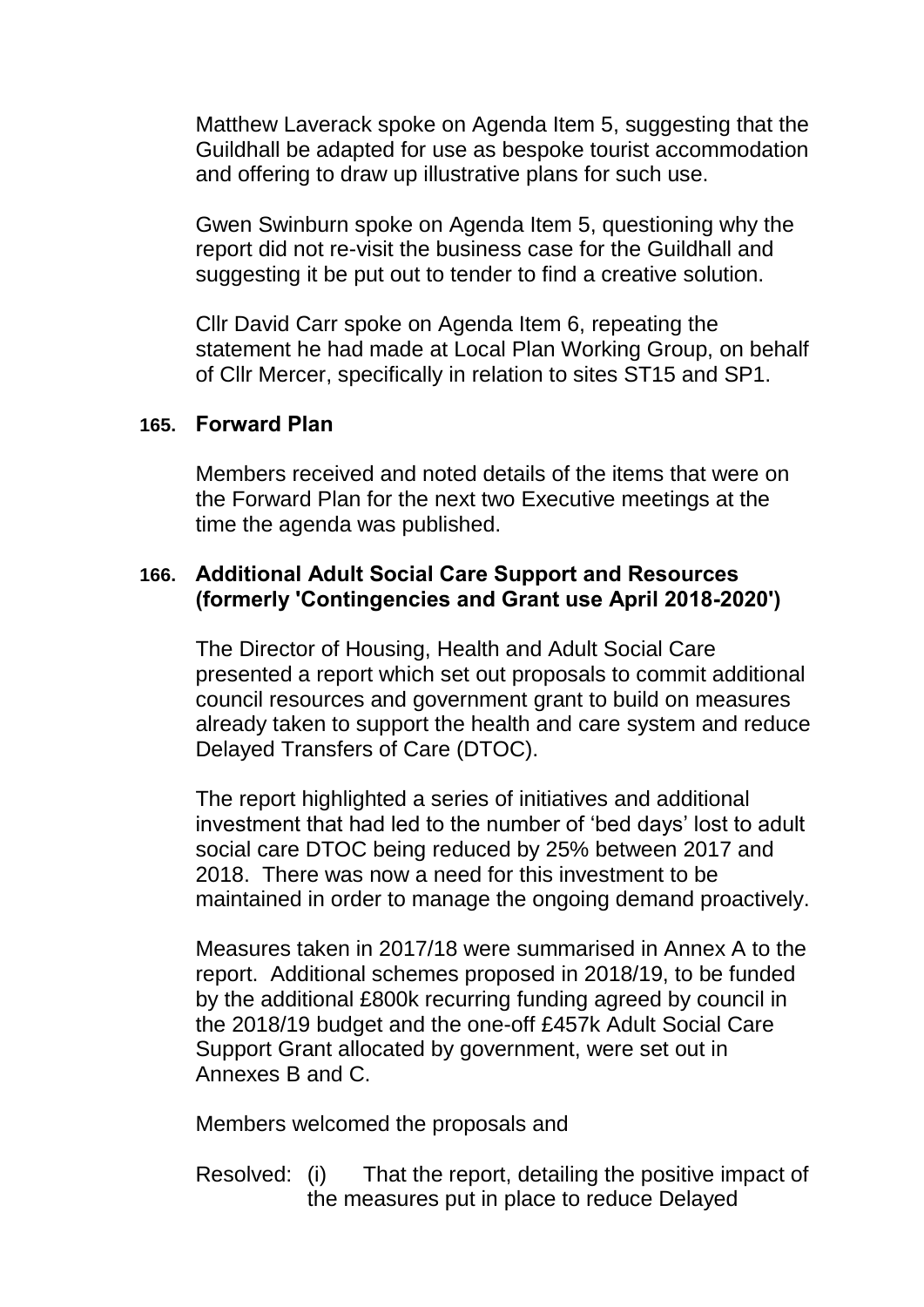Transfers of Care and alleviate system pressures faced by Health and Social Care, be noted.

(ii) That approval be given to maintain the existing additional activity and release the £800k recurring budget from the funding set aside in the 2018/19 budget for pressures relating to Adult Social Care, to fund the activities put in place and outlined in the report proposals.

(iii) That approval be given to release the £457k non-recurring Adult Social Care Support Grant 2018/19 budget for pressures relating to Adult Social Care, to fund additional support as proposed.

Reason: To:

- reduce the number of people with social care needs entering acute care and staying in hospital longer than necessary;
- reduce the demand for formal ongoing health and social care;
- stabilise the local provider market to enable the council to secure placements at a reasonable rate;

and therefore make more efficient and effective use of the resources available and support more people to maintain or maximise their independence.

## **167. The Development of the Guildhall Complex (formerly 'Guildhall Procurement Update')**

The Assistant Director of Regeneration and Asset Management presented a report which set out the latest position on the development of the Guildhall complex; specifically, the procurement process to appoint a construction partner and the rationale for the officer decision not to proceed into the construction phase, and options for the way forward.

On 16 March 2017, Executive had approved a detailed business case for regeneration of the Guildhall and plans to procure a contractor (Minute 136 of that meeting refers). Contractors Interserve had since been appointed but failed to submit a suitable proposal at Stage1, and their contract had now been terminated.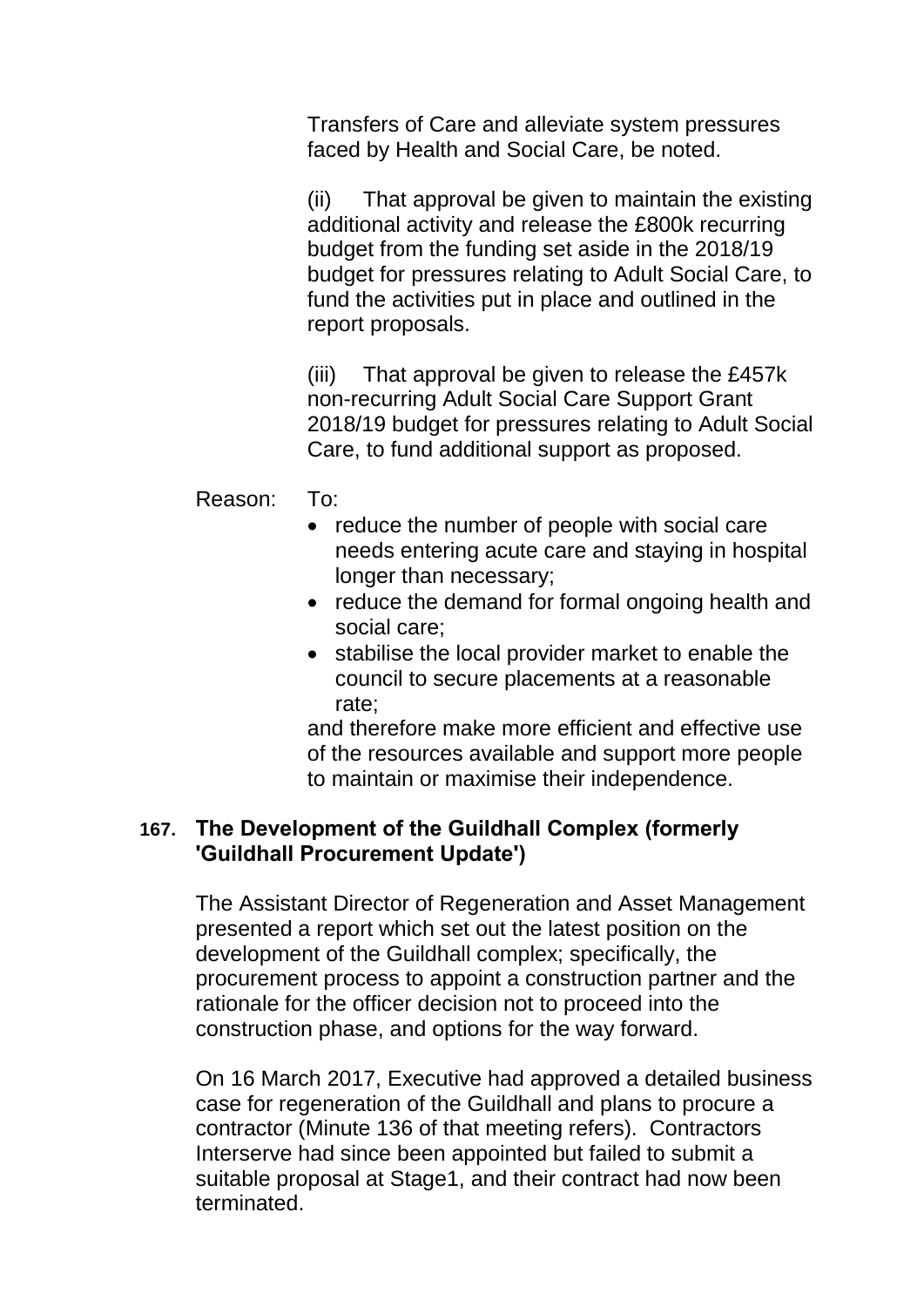Three options were presented, as set out in paragraphs 27-37 of the report and summarised below :

**Option 1** – proceed with the scheme as currently scoped. This would increase the cost of the project by £5m-£6m, resulting in additional borrowing costs of £260k-£310k per year.

**Option 2** – adjust the scope to reduce the cost. Removing the proposed upper floor to the south range and servicing via the river would reduce the budget increase to £4m-£5m and borrowing costs to £210k-£260k, while maintaining key project outcomes. This was the recommended option.

**Option 3** – undertake essential repairs and maintenance work only. This would mean the council covering the full costs of borrowing (£3m-£5m) and repaying LCR grant funding.

In response to matters raised under Public Participation, Officers confirmed that alternative uses for the Guildhall had been considered and the Executive had decided to proceed in a way that was commensurate with the civic importance of the site. In terms of expertise, the council already operated two of the largest and most successful office spaces in the city.

Resolved: (i) That the scope for the regeneration of the Guildhall, as set out in the 'Future Options' section of the report, be confirmed.

> (ii) That approval be given to procure a construction contractor for the Guildhall project, based upon Option 2 in paragraphs 29 to 31 of the report.

Reason: To minimise delay and ensure that the value of the Early Contractor Involvement (ECI) phase work is realised for the project in re-tendering the delivery of the works in the most effective way, at less cost to the council than the other options and without committing the future budget.

> (iii) That, in view of the complexity of the project, a further report with proposals for the appointment of a contractor and determination of the final budget be brought to Executive in the Autumn; that report to include an updated business case, a risk assessment, and details of how the preferred supplier will promote economic growth.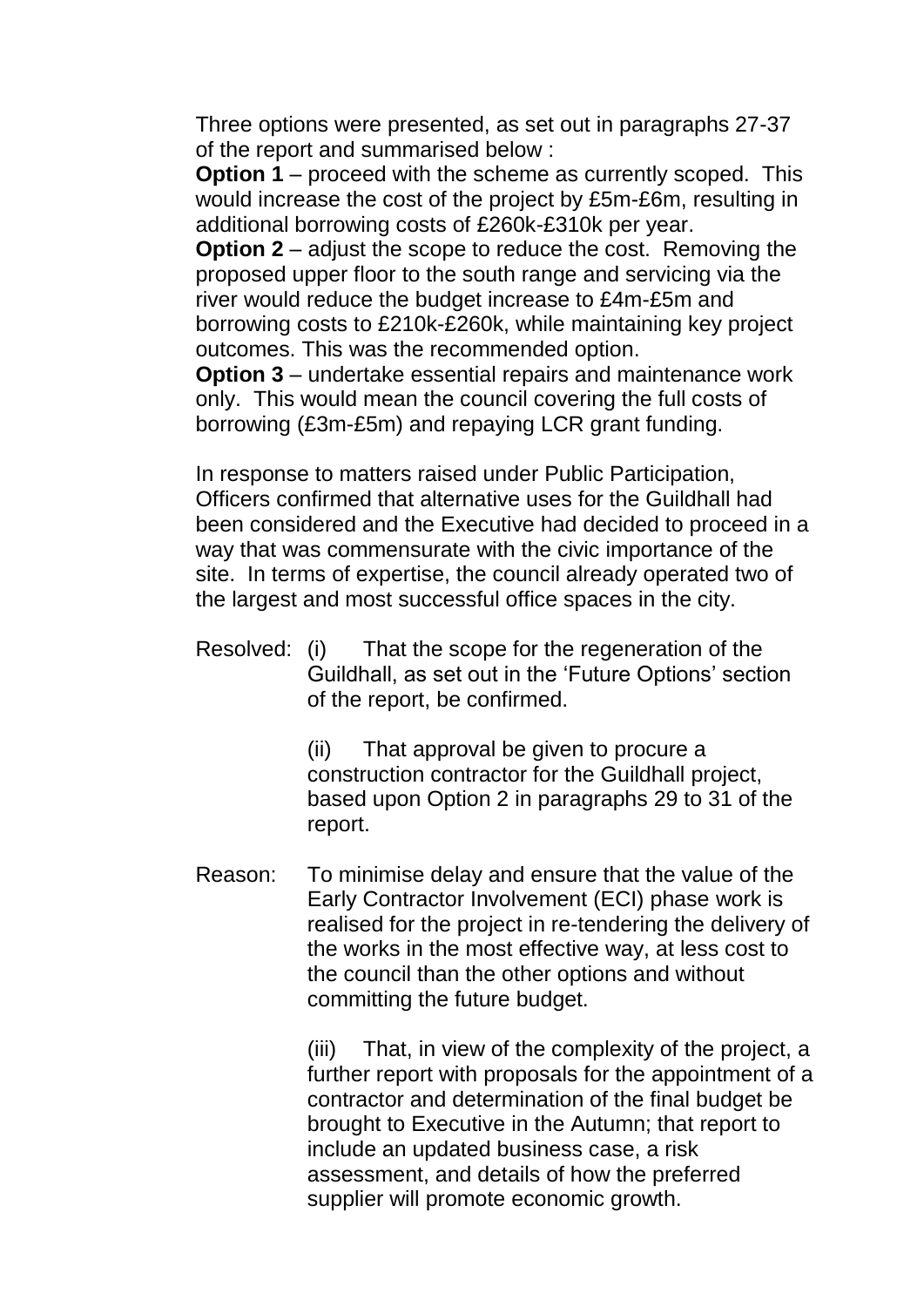(iv) That the council enter into further discussions with Leeds City Region Local Enterprise Partnership, to seek to increase the level of grant funding to deliver the Guildhall scheme.

Reason: To ensure the future viability and effective re-use of the Guildhall, as one of the city's most significant buildings.

#### **168. City of York Local Plan - Submission**

#### *[See also under Part B]*

The Assistant Director of Planning and Public Protection presented a report which asked Executive to consider the responses received to consultation on the Publication Draft Local Plan (the Plan) and decide whether to recommend that Council approve the Plan for submission to the Secretary of State for examination.

Executive had approved the Plan for statutory Regulation 19 consultation on 25 January 2018 (Minute 112 of that meeting refers) and consultation had taken place between 21 February and 4 April. Representations made during that period would be considered by an independent Inspector along with the Plan, once Council had decided it was ready for submission. The Plan had been made available online as Annex A to the report; associated documents were also attached as annexes. The minutes of the Local Plan Working Group (LPWG), which had considered the Plan on 2 May, were circulated at the meeting.

As requested by LPWG, Officers clarified that delegated decisions involving material changes to the Plan would be taken back to Executive. Minor changes approved under the proposed delegated powers would be published and treated as key decisions. They also circulated proposed minor modifications to Annex G to address concerns raised at LPWG on the status of public houses as community facilities.

After a full debate, during which Executive Members expressed their support for the Plan and the need for York to set its own Local Plan for the good of the city, it was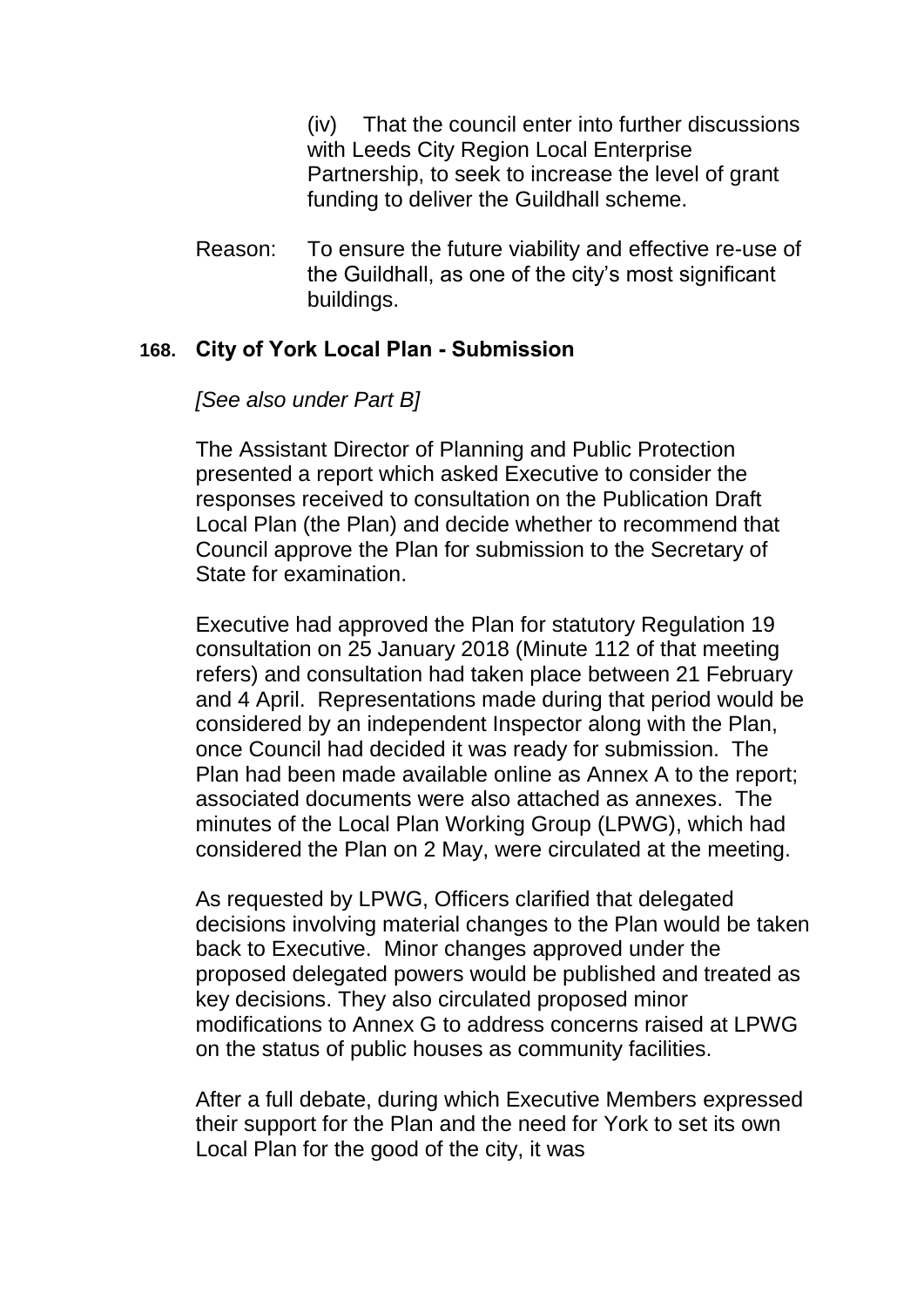Resolved: (i) That the representations received on the Publication Draft Local Plan (Regulation 19) be noted.

> (ii) That the minor modifications to Annex G circulated at the meeting, to include public houses within the definition of 'community facilities' within paragraph 6.5 of the supporting text to policy HW1 (Protecting Existing Facilities) in Annex A, be approved.

# **PART B - MATTERS REFERRED TO COUNCIL**

#### **169. City of York Local Plan - Submission**

*[See also under Part A]*

The Assistant Director of Planning and Public Protection presented a report which asked Executive to consider the responses received to consultation on the Publication Draft Local Plan (the Plan) and decide whether to recommend that Council approve the Plan for submission to the Secretary of State for examination.

Executive had approved the Plan for statutory Regulation 19 consultation on 25 January 2018 (Minute 112 of that meeting refers) and consultation had taken place between 21 February and 4 April. Representations made during that period would be considered by an independent Inspector along with the Plan, once Council had decided it was ready for submission. The Plan had been made available online as Annex A to the report; associated documents were also attached as annexes. The minutes of the Local Plan Working Group (LPWG), which had considered the Plan on 2 May, were circulated at the meeting.

As requested by LPWG, Officers clarified that delegated decisions involving material changes to the Plan would be taken back to Executive. Minor changes approved under the proposed delegated powers would be published and treated as key decisions. They also circulated proposed minor modifications to Annex G to address concerns raised at LPWG on the status of public houses as community facilities.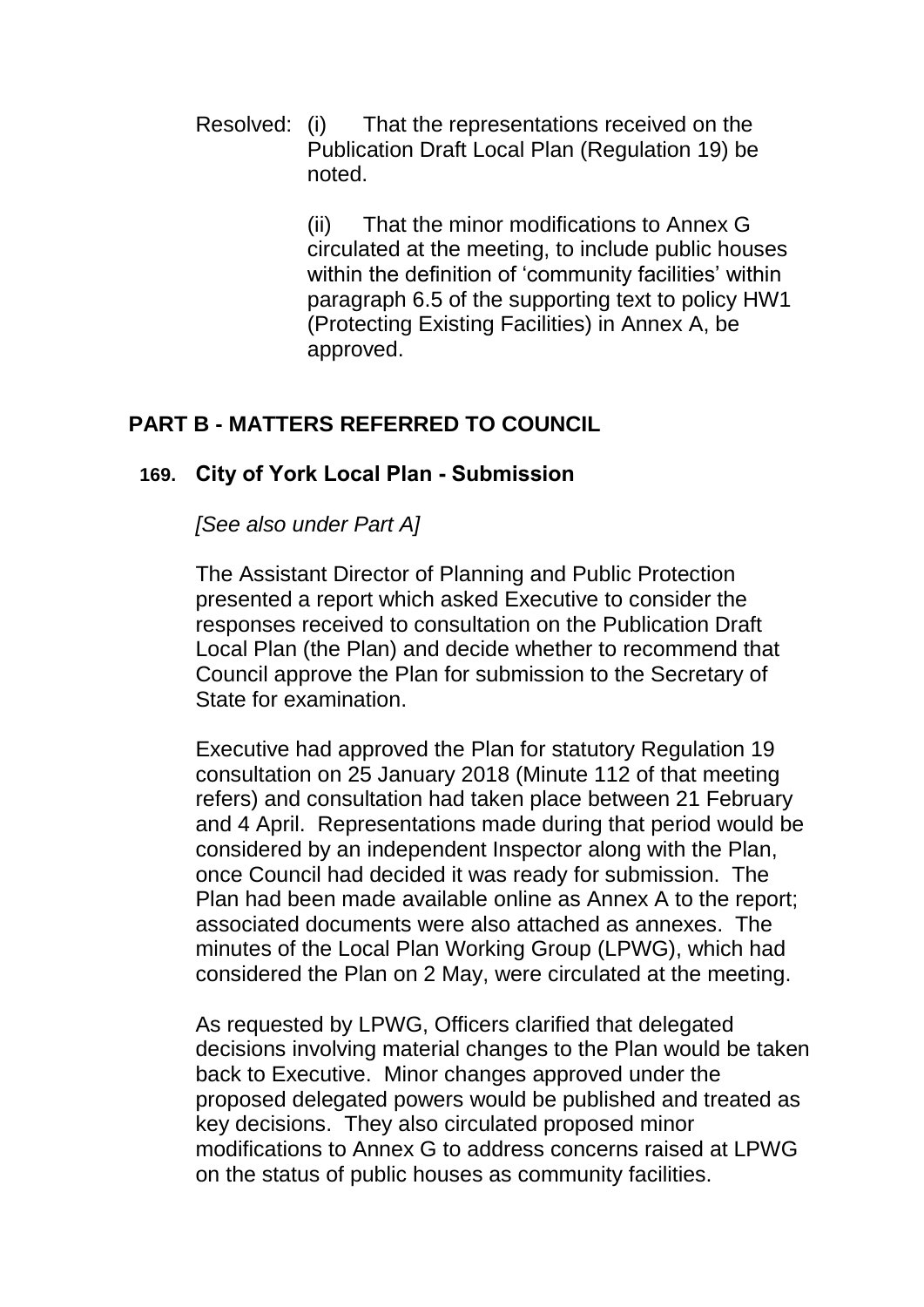After a full debate, during which Executive Members expressed their support for the Plan and the need for York to set its own Local Plan for the good of the city, it was

- Recommended: (i) That Council approve the Submission Draft Local Plan (Publication Draft), as attached at Annex A to the report, the Policies Map as attached at Annex B to the report, and the Schedule of minor modifications as attached at Annex G to the report, for submission to the Secretary of State for examination.
- Reason: So that an NPPF compliant Local Plan can be progressed in accordance with the council's Local Development Scheme.

(ii) That authority be delegated to the Director of Economy and Place, in consultation with the Executive Leader and the Executive Member for Economic Development and Community Engagement, to make nonsubstantive editorial changes to the Submission Draft and other supporting documents submitted alongside the Plan.

Reason: So that an NPPF compliant Local Plan can be progressed.

> (iii) That the Director of Economy and Place be authorised to ask the examining Inspector to recommend modifications where necessary under Section 20(7C) of the Planning and Compulsory Purchase Act 2004.

Reason: So that an NPPF compliant Local Plan can be progressed.

> (iv) That the Director of Economy and Place, in consultation with the Executive Leader and the Executive Member for Economic Development and Community Engagement, be authorised to agree any further or revised responses, or proposed changes, during the